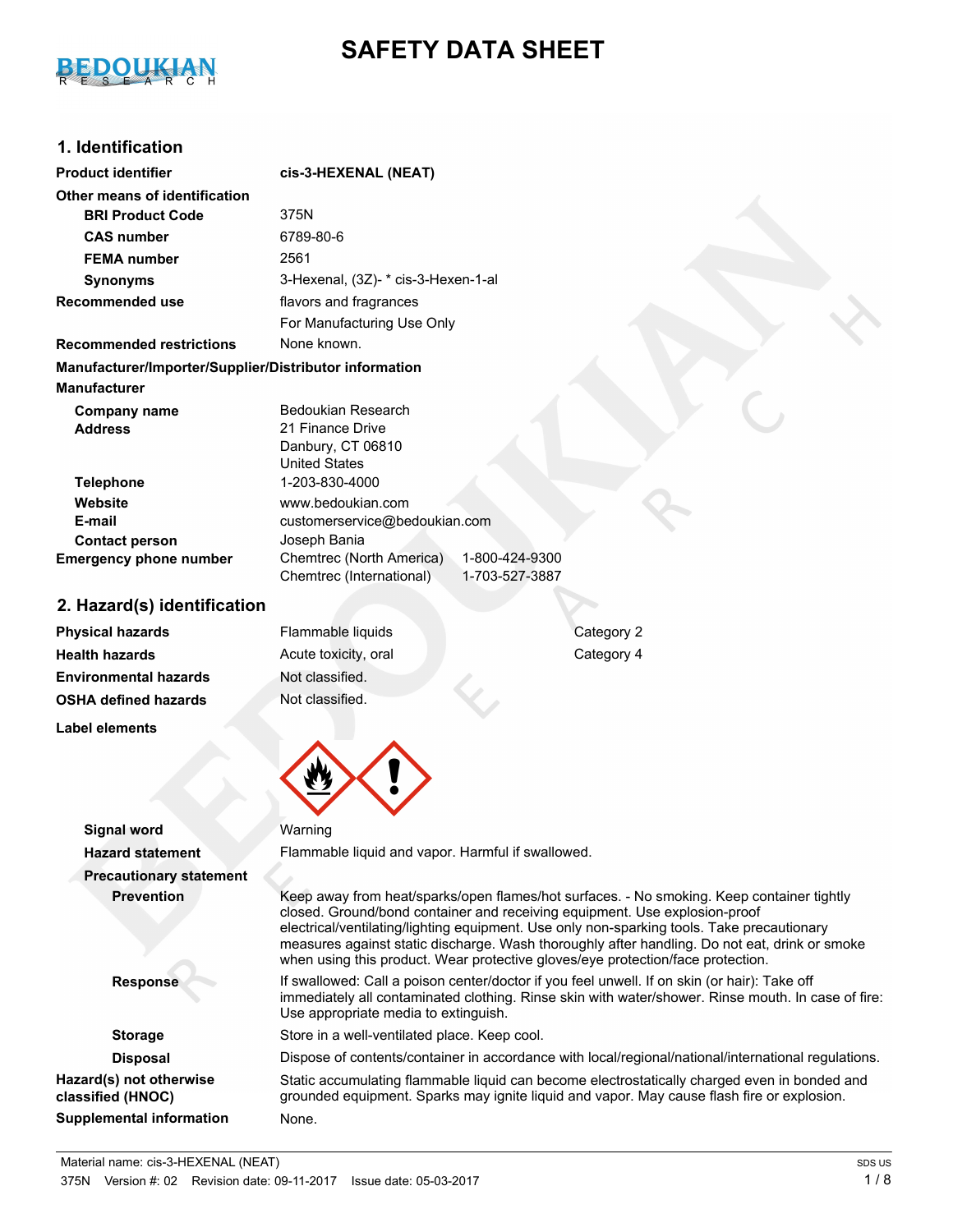## **3. Composition/information on ingredients**

#### **Substances**

| <b>Chemical name</b>                                                         | Common name and synonyms                                                                                                                                                                                                                                                                                                                                                                                                                                                                                                                                                                                                                                                                                                                                    | <b>CAS number</b> | $\%$ |
|------------------------------------------------------------------------------|-------------------------------------------------------------------------------------------------------------------------------------------------------------------------------------------------------------------------------------------------------------------------------------------------------------------------------------------------------------------------------------------------------------------------------------------------------------------------------------------------------------------------------------------------------------------------------------------------------------------------------------------------------------------------------------------------------------------------------------------------------------|-------------------|------|
| cis-3-HEXENAL (NEAT)                                                         | 3-Hexenal, (3Z)-<br>cis-3-Hexen-1-al                                                                                                                                                                                                                                                                                                                                                                                                                                                                                                                                                                                                                                                                                                                        | 6789-80-6         | 100  |
| <b>Stabilizers</b>                                                           |                                                                                                                                                                                                                                                                                                                                                                                                                                                                                                                                                                                                                                                                                                                                                             |                   |      |
| <b>Chemical name</b>                                                         | Common name and synonyms                                                                                                                                                                                                                                                                                                                                                                                                                                                                                                                                                                                                                                                                                                                                    | <b>CAS number</b> | $\%$ |
| synthetic alpha tocopherol                                                   |                                                                                                                                                                                                                                                                                                                                                                                                                                                                                                                                                                                                                                                                                                                                                             | 10191-41-0        | 0.5  |
|                                                                              | *Designates that a specific chemical identity and/or percentage of composition has been withheld as a trade secret.                                                                                                                                                                                                                                                                                                                                                                                                                                                                                                                                                                                                                                         |                   |      |
| <b>Composition comments</b>                                                  | Occupational Exposure Limits for stabilizers are listed in Section 8.                                                                                                                                                                                                                                                                                                                                                                                                                                                                                                                                                                                                                                                                                       |                   |      |
| 4. First-aid measures                                                        |                                                                                                                                                                                                                                                                                                                                                                                                                                                                                                                                                                                                                                                                                                                                                             |                   |      |
| <b>Inhalation</b>                                                            | Move to fresh air. Call a physician if symptoms develop or persist.                                                                                                                                                                                                                                                                                                                                                                                                                                                                                                                                                                                                                                                                                         |                   |      |
| <b>Skin contact</b>                                                          | Take off immediately all contaminated clothing. Rinse skin with water/shower. Get medical<br>attention if irritation develops and persists.                                                                                                                                                                                                                                                                                                                                                                                                                                                                                                                                                                                                                 |                   |      |
| Eye contact                                                                  | Immediately flush eyes with plenty of water for at least 15 minutes. Remove contact lenses, if<br>present and easy to do. Get medical attention if irritation develops and persists.                                                                                                                                                                                                                                                                                                                                                                                                                                                                                                                                                                        |                   |      |
| Ingestion                                                                    | Rinse mouth. If vomiting occurs, keep head low so that stomach content doesn't get into the lungs.<br>Get medical advice/attention if you feel unwell.                                                                                                                                                                                                                                                                                                                                                                                                                                                                                                                                                                                                      |                   |      |
| <b>Most important</b><br>symptoms/effects, acute and<br>delayed              | Direct contact with eyes may cause temporary irritation.                                                                                                                                                                                                                                                                                                                                                                                                                                                                                                                                                                                                                                                                                                    |                   |      |
| Indication of immediate<br>medical attention and special<br>treatment needed | Provide general supportive measures and treat symptomatically. Thermal burns: Flush with water<br>immediately. While flushing, remove clothes which do not adhere to affected area. Call an<br>ambulance. Continue flushing during transport to hospital. Keep victim warm. Keep victim under<br>observation. Symptoms may be delayed.                                                                                                                                                                                                                                                                                                                                                                                                                      |                   |      |
| <b>General information</b>                                                   | Take off all contaminated clothing immediately. Ensure that medical personnel are aware of the<br>material(s) involved, and take precautions to protect themselves. Show this safety data sheet to<br>the doctor in attendance. Wash contaminated clothing before reuse.                                                                                                                                                                                                                                                                                                                                                                                                                                                                                    |                   |      |
| 5. Fire-fighting measures                                                    |                                                                                                                                                                                                                                                                                                                                                                                                                                                                                                                                                                                                                                                                                                                                                             |                   |      |
| Suitable extinguishing media                                                 | Water fog. Foam. Carbon dioxide (CO2). Dry chemical powder, carbon dioxide, sand or earth may<br>be used for small fires only.                                                                                                                                                                                                                                                                                                                                                                                                                                                                                                                                                                                                                              |                   |      |
| Unsuitable extinguishing<br>media                                            | Do not use water jet as an extinguisher, as this will spread the fire.                                                                                                                                                                                                                                                                                                                                                                                                                                                                                                                                                                                                                                                                                      |                   |      |
| Specific hazards arising from<br>the chemical                                | Vapors may form explosive mixtures with air. Vapors may travel considerable distance to a source<br>of ignition and flash back. This product is a poor conductor of electricity and can become<br>electrostatically charged. If sufficient charge is accumulated, ignition of flammable mixtures can<br>occur. To reduce potential for static discharge, use proper bonding and grounding procedures.<br>This liquid may accumulate static electricity when filling properly grounded containers. Static<br>electricity accumulation may be significantly increased by the presence of small quantities of water<br>or other contaminants. Material will float and may ignite on surface of water. During fire, gases<br>hazardous to health may be formed. |                   |      |
| Special protective equipment<br>and precautions for firefighters             | Self-contained breathing apparatus and full protective clothing must be worn in case of fire.                                                                                                                                                                                                                                                                                                                                                                                                                                                                                                                                                                                                                                                               |                   |      |
| <b>Fire fighting</b><br>equipment/instructions                               | In case of fire and/or explosion do not breathe fumes. Move containers from fire area if you can do<br>so without risk.                                                                                                                                                                                                                                                                                                                                                                                                                                                                                                                                                                                                                                     |                   |      |
| <b>Specific methods</b>                                                      | Use standard firefighting procedures and consider the hazards of other involved materials.                                                                                                                                                                                                                                                                                                                                                                                                                                                                                                                                                                                                                                                                  |                   |      |
| <b>General fire hazards</b>                                                  | Flammable liquid and vapor.                                                                                                                                                                                                                                                                                                                                                                                                                                                                                                                                                                                                                                                                                                                                 |                   |      |
| 6. Accidental release measures                                               |                                                                                                                                                                                                                                                                                                                                                                                                                                                                                                                                                                                                                                                                                                                                                             |                   |      |
|                                                                              | upposessory personnel quay. Keep people quay from and upwind of opillook Flimington                                                                                                                                                                                                                                                                                                                                                                                                                                                                                                                                                                                                                                                                         |                   |      |

Keep unnecessary personnel away. Keep people away from and upwind of spill/leak. Eliminate all ignition sources (no smoking, flares, sparks, or flames in immediate area). Wear appropriate protective equipment and clothing during clean-up. Do not touch damaged containers or spilled material unless wearing appropriate protective clothing. Ventilate closed spaces before entering them. Use appropriate containment to avoid environmental contamination. Transfer by mechanical means such as vacuum truck to a salvage tank or other suitable container for recovery or safe disposal. Local authorities should be advised if significant spillages cannot be contained. **Personal precautions, protective equipment and emergency procedures**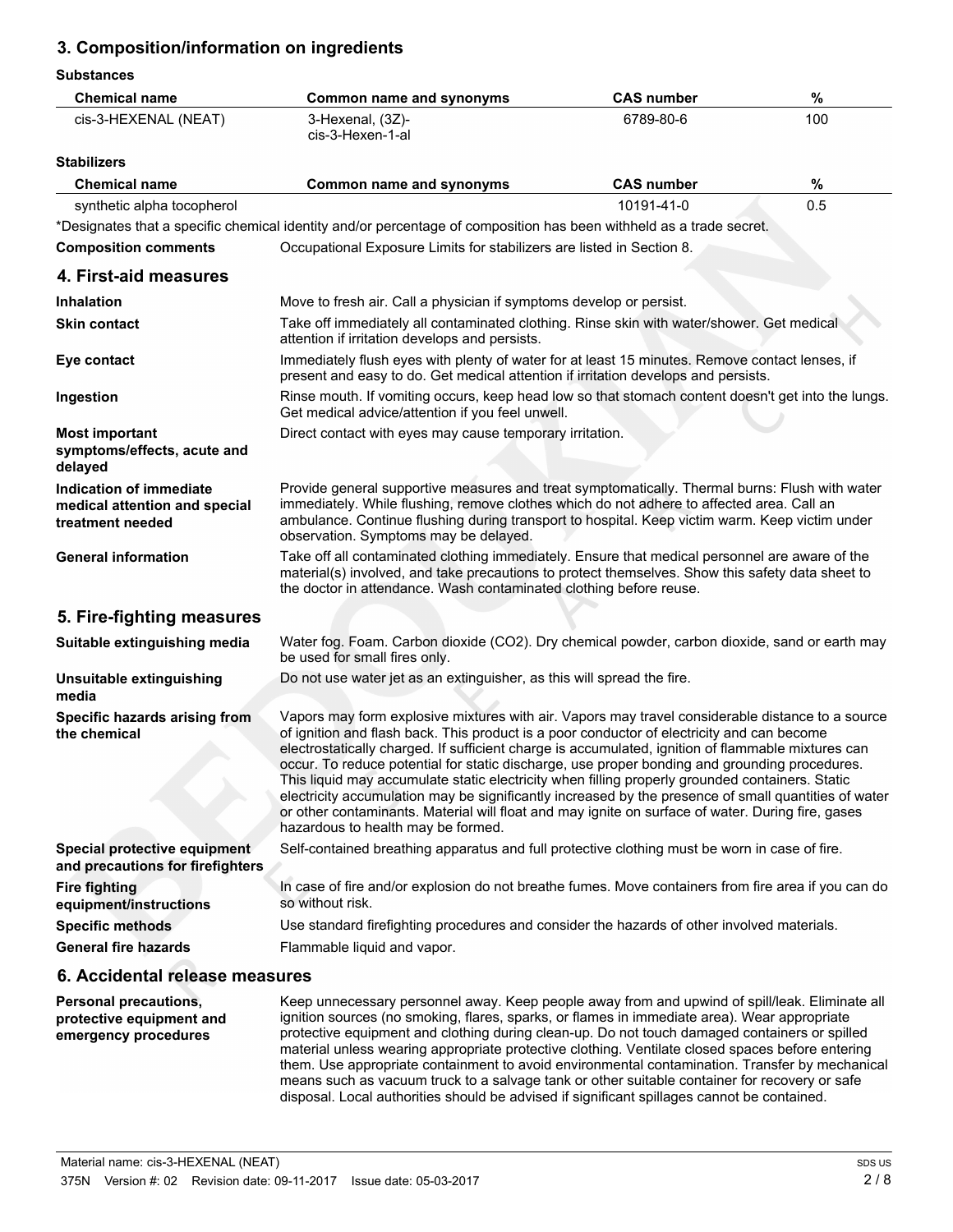| <b>Methods and materials for</b><br>containment and cleaning up | Eliminate all ignition sources (no smoking, flares, sparks, or flames in immediate area). Take<br>precautionary measures against static discharge. Use only non-sparking tools. Keep combustibles<br>(wood, paper, oil, etc.) away from spilled material.                                                                                                                                                                                                                                                                                                                                                                                                                                                                                                                                                                                                                                                                                                                                                                                                                                                                                                                                                                                                                              |
|-----------------------------------------------------------------|----------------------------------------------------------------------------------------------------------------------------------------------------------------------------------------------------------------------------------------------------------------------------------------------------------------------------------------------------------------------------------------------------------------------------------------------------------------------------------------------------------------------------------------------------------------------------------------------------------------------------------------------------------------------------------------------------------------------------------------------------------------------------------------------------------------------------------------------------------------------------------------------------------------------------------------------------------------------------------------------------------------------------------------------------------------------------------------------------------------------------------------------------------------------------------------------------------------------------------------------------------------------------------------|
|                                                                 | Large Spills: Stop the flow of material, if this is without risk. Dike the spilled material, where this is<br>possible. Cover with plastic sheet to prevent spreading. Use a non-combustible material like<br>vermiculite, sand or earth to soak up the product and place into a container for later disposal.<br>Following product recovery, flush area with water.                                                                                                                                                                                                                                                                                                                                                                                                                                                                                                                                                                                                                                                                                                                                                                                                                                                                                                                   |
|                                                                 | Small Spills: Absorb with earth, sand or other non-combustible material and transfer to containers<br>for later disposal. Wipe up with absorbent material (e.g. cloth, fleece). Clean surface thoroughly to<br>remove residual contamination.                                                                                                                                                                                                                                                                                                                                                                                                                                                                                                                                                                                                                                                                                                                                                                                                                                                                                                                                                                                                                                          |
|                                                                 | Never return spills to original containers for re-use.                                                                                                                                                                                                                                                                                                                                                                                                                                                                                                                                                                                                                                                                                                                                                                                                                                                                                                                                                                                                                                                                                                                                                                                                                                 |
| <b>Environmental precautions</b>                                | Avoid discharge into drains, water courses or onto the ground. Use appropriate containment to<br>avoid environmental contamination.                                                                                                                                                                                                                                                                                                                                                                                                                                                                                                                                                                                                                                                                                                                                                                                                                                                                                                                                                                                                                                                                                                                                                    |
| 7. Handling and storage                                         |                                                                                                                                                                                                                                                                                                                                                                                                                                                                                                                                                                                                                                                                                                                                                                                                                                                                                                                                                                                                                                                                                                                                                                                                                                                                                        |
| <b>Precautions for safe handling</b>                            | Do not handle, store or open near an open flame, sources of heat or sources of ignition. Protect<br>material from direct sunlight. Explosion-proof general and local exhaust ventilation. Minimize fire<br>risks from flammable and combustible materials (including combustible dust and static<br>accumulating liquids) or dangerous reactions with incompatible materials. Handling operations that<br>can promote accumulation of static charges include but are not limited to: mixing, filtering,<br>pumping at high flow rates, splash filling, creating mists or sprays, tank and container filling, tank<br>cleaning, sampling, gauging, switch loading, vacuum truck operations. Take precautionary<br>measures against static discharges. All equipment used when handling the product must be<br>grounded. Use non-sparking tools and explosion-proof equipment. Do not taste or swallow. When<br>using, do not eat, drink or smoke. Wear appropriate personal protective equipment. Wash hands<br>thoroughly after handling. Observe good industrial hygiene practices.<br>For additional information on equipment bonding and grounding, refer to the Canadian Electrical<br>Code in Canada, (CSA C22.1), or the American Petroleum Institute (API) Recommended Practice |
| Conditions for safe storage,<br>including any incompatibilities | 2003, "Protection Against Ignitions Arising out of Static, Lightning, and Stray Currents" or National<br>Fire Protection Association (NFPA) 77, "Recommended Practice on Static Electricity" or National<br>Fire Protection Association (NFPA) 70, "National Electrical Code".<br>Keep away from heat, sparks and open flame. Prevent electrostatic charge build-up by using<br>common bonding and grounding techniques. Eliminate sources of ignition. Avoid spark promoters.<br>Ground/bond container and equipment. These alone may be insufficient to remove static<br>electricity. Store in a cool, dry place out of direct sunlight. Store in original tightly closed container.<br>Store in a well-ventilated place. Keep in an area equipped with sprinklers. Store tightly sealed<br>under inert gas below 0 deg. C Recommended Packaging: Glass or Aluminum.                                                                                                                                                                                                                                                                                                                                                                                                                 |
| 8. Exposure controls/personal protection                        |                                                                                                                                                                                                                                                                                                                                                                                                                                                                                                                                                                                                                                                                                                                                                                                                                                                                                                                                                                                                                                                                                                                                                                                                                                                                                        |
| <b>Occupational exposure limits</b>                             | This substance has no PEL, TLV, or other recommended exposure limit.                                                                                                                                                                                                                                                                                                                                                                                                                                                                                                                                                                                                                                                                                                                                                                                                                                                                                                                                                                                                                                                                                                                                                                                                                   |
| <b>Biological limit values</b>                                  | No biological exposure limits noted for the ingredient(s).                                                                                                                                                                                                                                                                                                                                                                                                                                                                                                                                                                                                                                                                                                                                                                                                                                                                                                                                                                                                                                                                                                                                                                                                                             |
| <b>Appropriate engineering</b><br>controls                      | Explosion-proof general and local exhaust ventilation.                                                                                                                                                                                                                                                                                                                                                                                                                                                                                                                                                                                                                                                                                                                                                                                                                                                                                                                                                                                                                                                                                                                                                                                                                                 |
| <b>Eye/face protection</b>                                      | Individual protection measures, such as personal protective equipment<br>Face shield is recommended. Wear safety glasses with side shields (or goggles).                                                                                                                                                                                                                                                                                                                                                                                                                                                                                                                                                                                                                                                                                                                                                                                                                                                                                                                                                                                                                                                                                                                               |
| <b>Skin protection</b>                                          |                                                                                                                                                                                                                                                                                                                                                                                                                                                                                                                                                                                                                                                                                                                                                                                                                                                                                                                                                                                                                                                                                                                                                                                                                                                                                        |
| <b>Hand protection</b>                                          | Wear appropriate chemical resistant gloves. Suitable gloves can be recommended by the glove<br>supplier.                                                                                                                                                                                                                                                                                                                                                                                                                                                                                                                                                                                                                                                                                                                                                                                                                                                                                                                                                                                                                                                                                                                                                                               |
| Other                                                           | Wear suitable protective clothing.                                                                                                                                                                                                                                                                                                                                                                                                                                                                                                                                                                                                                                                                                                                                                                                                                                                                                                                                                                                                                                                                                                                                                                                                                                                     |
| <b>Respiratory protection</b>                                   | If engineering controls do not maintain airborne concentrations below recommended exposure<br>limits (where applicable) or to an acceptable level (in countries where exposure limits have not<br>been established), an approved respirator must be worn.                                                                                                                                                                                                                                                                                                                                                                                                                                                                                                                                                                                                                                                                                                                                                                                                                                                                                                                                                                                                                              |
| <b>Thermal hazards</b>                                          | Wear appropriate thermal protective clothing, when necessary.                                                                                                                                                                                                                                                                                                                                                                                                                                                                                                                                                                                                                                                                                                                                                                                                                                                                                                                                                                                                                                                                                                                                                                                                                          |
| <b>General hygiene</b><br>considerations                        | When using do not smoke. Keep away from food and drink. Always observe good personal<br>hygiene measures, such as washing after handling the material and before eating, drinking, and/or<br>smoking. Routinely wash work clothing and protective equipment to remove contaminants.                                                                                                                                                                                                                                                                                                                                                                                                                                                                                                                                                                                                                                                                                                                                                                                                                                                                                                                                                                                                    |

# **9. Physical and chemical properties**

#### **Appearance**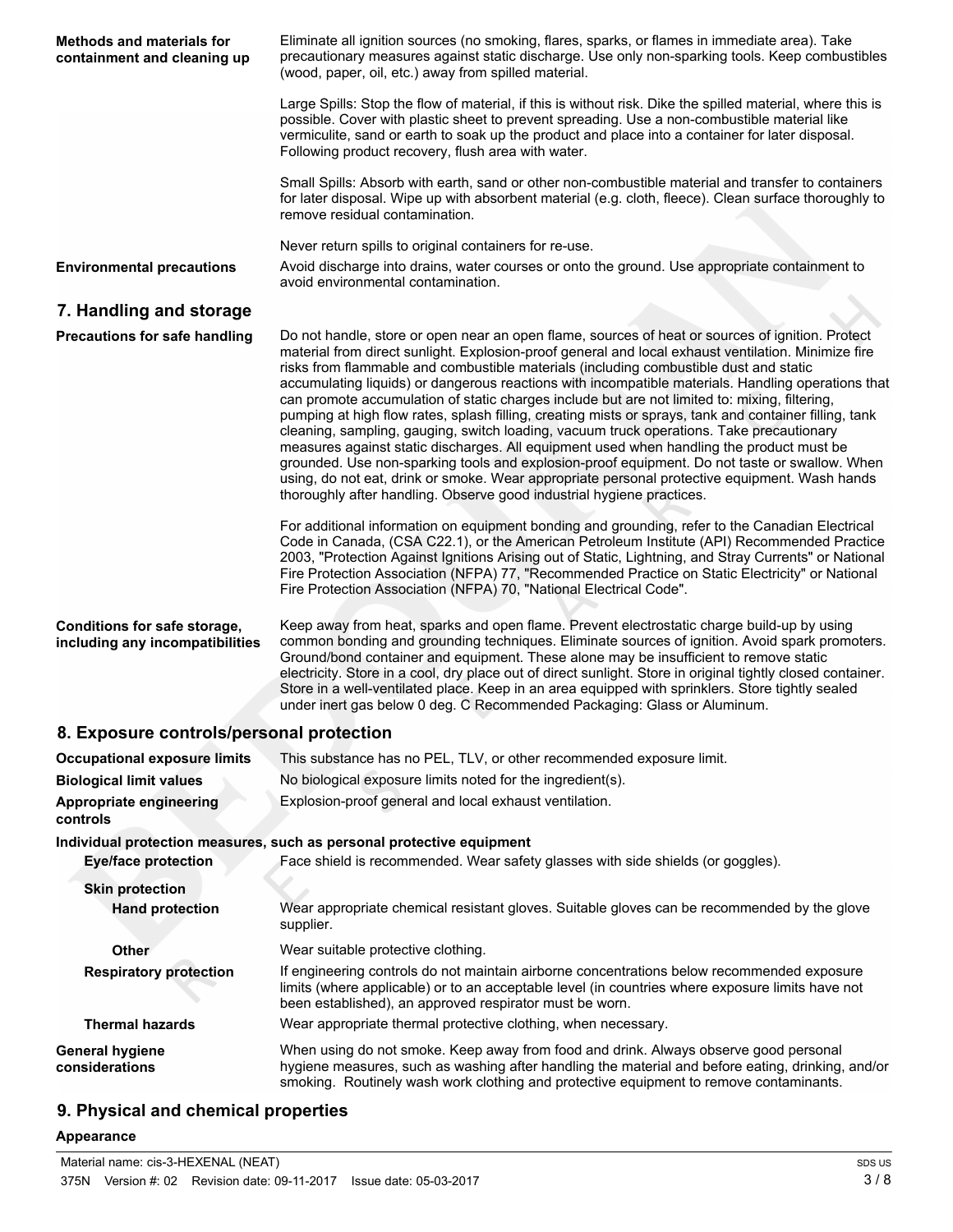| <b>Physical state</b>                             | Liquid.                                                                                                                               |
|---------------------------------------------------|---------------------------------------------------------------------------------------------------------------------------------------|
| Color                                             | Colorless                                                                                                                             |
| Odor                                              | powerful, green, grassy apple-like odor.                                                                                              |
| <b>Odor threshold</b>                             | Not available.                                                                                                                        |
| pH                                                | Not available.                                                                                                                        |
| Melting point/freezing point                      | Not available.                                                                                                                        |
| Initial boiling point and boiling<br>range        | 249.8 °F (121 °C) Literature reference.                                                                                               |
| <b>Flash point</b>                                | 70 °F (21 °C) Closed Cup                                                                                                              |
| <b>Evaporation rate</b>                           | Not available.                                                                                                                        |
| Flammability (solid, gas)                         | Not applicable.                                                                                                                       |
| Upper/lower flammability or explosive limits      |                                                                                                                                       |
| <b>Flammability limit - lower</b><br>(%)          | Not available.                                                                                                                        |
| <b>Flammability limit - upper</b><br>(%)          | Not available.                                                                                                                        |
| Explosive limit - lower (%)                       | Not available.                                                                                                                        |
| Explosive limit - upper (%)                       | Not available.                                                                                                                        |
| Vapor pressure                                    | 11.2 mmHg at 20°C; US EPA. 2014. Estimation Programs Interface Suite™ for Microsoft®<br>Windows, v 4.11. US EPA, Washington, DC, USA. |
| Vapor density                                     | 3.4 Relative to air; air = $1$                                                                                                        |
| <b>Relative density</b>                           | Not available.                                                                                                                        |
| Solubility(ies)                                   |                                                                                                                                       |
| Solubility (water)                                | Not available.                                                                                                                        |
| <b>Partition coefficient</b><br>(n-octanol/water) | 1.58 US EPA. 2014. Estimation Programs Interface Suite™ for Microsoft® Windows, v 4.11. US<br>EPA, Washington, DC, USA.               |
| <b>Auto-ignition temperature</b>                  | Not available.                                                                                                                        |
| <b>Decomposition temperature</b>                  | Not available.                                                                                                                        |
| <b>Viscosity</b>                                  | Not available.                                                                                                                        |
| <b>Other information</b>                          |                                                                                                                                       |
| <b>Flammability class</b>                         | Flammable IB estimated                                                                                                                |
| <b>Molecular formula</b>                          | C6H10O                                                                                                                                |
| Molecular weight                                  | 98.15                                                                                                                                 |
|                                                   |                                                                                                                                       |

# **10. Stability and reactivity**

| <b>Reactivity</b>                            | The product is stable and non-reactive under normal conditions of use, storage and transport.                                                     |
|----------------------------------------------|---------------------------------------------------------------------------------------------------------------------------------------------------|
| <b>Chemical stability</b>                    | Material is stable under normal conditions.                                                                                                       |
| <b>Possibility of hazardous</b><br>reactions | Hazardous polymerization does not occur.                                                                                                          |
| <b>Conditions to avoid</b>                   | Avoid heat, sparks, open flames and other ignition sources. Avoid temperatures exceeding the<br>flash point. Contact with incompatible materials. |
| Incompatible materials                       | Strong oxidizing agents.                                                                                                                          |
| <b>Hazardous decomposition</b><br>products   | No hazardous decomposition products are known.                                                                                                    |

# **11. Toxicological information**

#### **Information on likely routes of exposure**

| <b>Inhalation</b>   | No adverse effects due to inhalation are expected.       |
|---------------------|----------------------------------------------------------|
| <b>Skin contact</b> | No adverse effects due to skin contact are expected.     |
| Eye contact         | Direct contact with eyes may cause temporary irritation. |
| Ingestion           | Harmful if swallowed.                                    |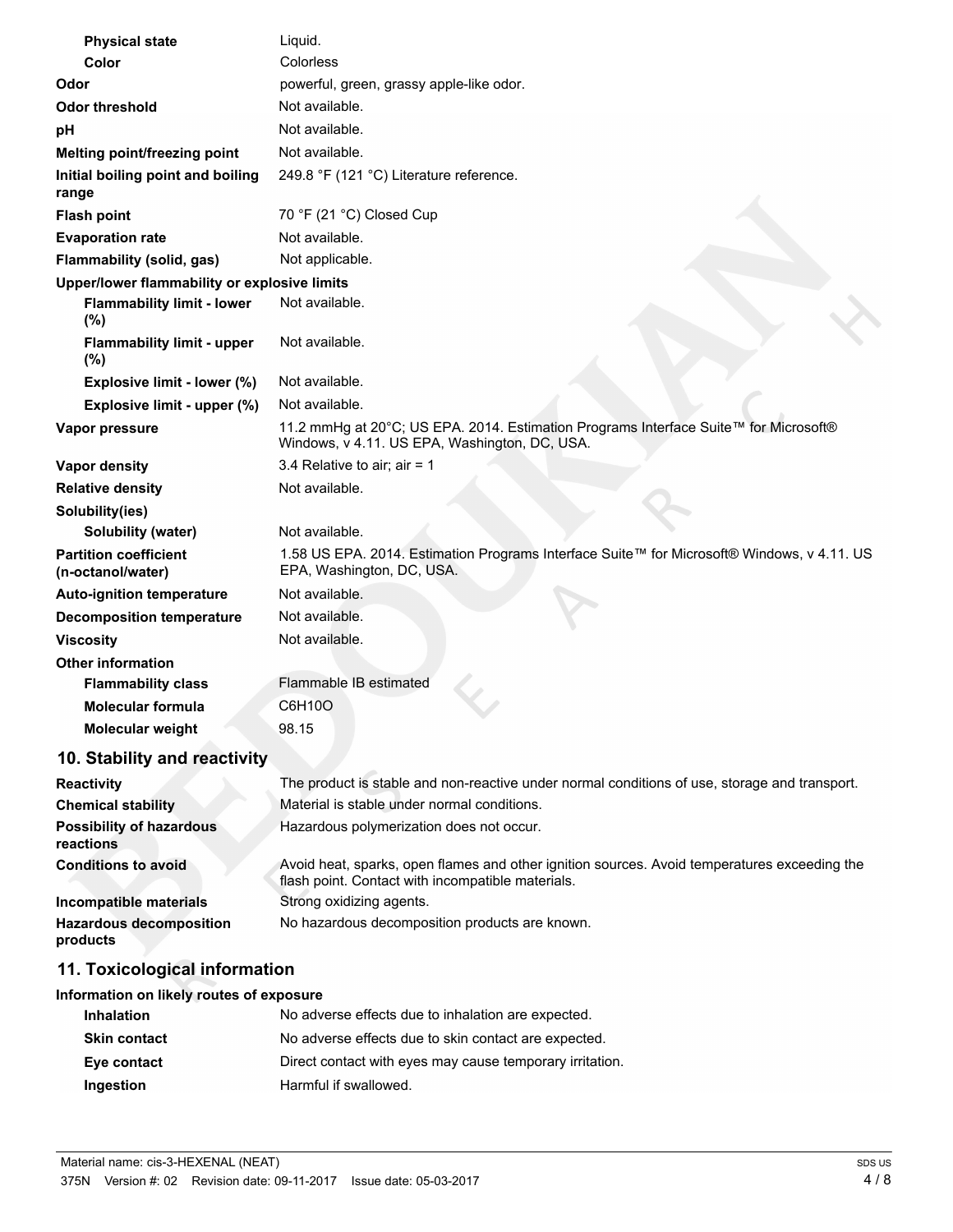#### **Symptoms related to the physical, chemical and toxicological characteristics**

#### **Information on toxicological effects**

**Acute toxicity Harmful if swallowed.** 

| <b>AVULU LUAIVILY</b>                                      |                                                                              |                                                                                                                                                                                                       |
|------------------------------------------------------------|------------------------------------------------------------------------------|-------------------------------------------------------------------------------------------------------------------------------------------------------------------------------------------------------|
| <b>Product</b>                                             | <b>Species</b>                                                               | <b>Test Results</b>                                                                                                                                                                                   |
| cis-3-HEXENAL (NEAT) (CAS 6789-80-6)                       |                                                                              |                                                                                                                                                                                                       |
| <b>Acute</b>                                               |                                                                              |                                                                                                                                                                                                       |
| <b>Dermal</b>                                              |                                                                              |                                                                                                                                                                                                       |
| Liquid                                                     |                                                                              |                                                                                                                                                                                                       |
| LD50                                                       | Rabbit                                                                       | 3700 mg/kg Result for cis-3-Hexenal 50%<br>in Triacetin.                                                                                                                                              |
| Oral                                                       |                                                                              |                                                                                                                                                                                                       |
| Liquid                                                     |                                                                              |                                                                                                                                                                                                       |
| LD50                                                       | Rat                                                                          | 1560 mg/kg Result for cis-3-Hexenal 50%<br>in Triacetin.                                                                                                                                              |
|                                                            | * Estimates for product may be based on additional component data not shown. |                                                                                                                                                                                                       |
| <b>Skin corrosion/irritation</b>                           | Prolonged skin contact may cause temporary irritation.                       |                                                                                                                                                                                                       |
| <b>Irritation Corrosion - Skin</b><br>cis-3-HEXENAL (NEAT) |                                                                              | 2 % Patch test, Vehicle Petrolatum.<br>Result: No irritation observed.<br>Species: Human<br>Organ: Skin<br>Notes: RIFM                                                                                |
| Serious eye damage/eye<br>irritation                       | Direct contact with eyes may cause temporary irritation.                     |                                                                                                                                                                                                       |
| Respiratory or skin sensitization                          |                                                                              |                                                                                                                                                                                                       |
| <b>Respiratory sensitization</b>                           | Not a respiratory sensitizer.                                                |                                                                                                                                                                                                       |
| <b>Skin sensitization</b>                                  | This product is not expected to cause skin sensitization.                    |                                                                                                                                                                                                       |
| <b>Skin sensitization</b><br>cis-3-HEXENAL (NEAT)          |                                                                              | 2 % Patch test, Vehicle Petrolatum.<br>Result: Not sensitizing.<br>Species: Human<br>Organ: Skin<br>Notes: RIFM                                                                                       |
| <b>Germ cell mutagenicity</b>                              | mutagenic or genotoxic.                                                      | No data available to indicate product or any components present at greater than 0.1% are                                                                                                              |
| Carcinogenicity                                            |                                                                              | This product is not considered to be a carcinogen by IARC, ACGIH, NTP, or OSHA.                                                                                                                       |
|                                                            | IARC Monographs. Overall Evaluation of Carcinogenicity                       |                                                                                                                                                                                                       |
| Not listed.                                                |                                                                              |                                                                                                                                                                                                       |
|                                                            | OSHA Specifically Regulated Substances (29 CFR 1910.1001-1050)               |                                                                                                                                                                                                       |
| Not regulated.                                             |                                                                              |                                                                                                                                                                                                       |
|                                                            | US. National Toxicology Program (NTP) Report on Carcinogens                  |                                                                                                                                                                                                       |
| Not listed.                                                |                                                                              |                                                                                                                                                                                                       |
| <b>Reproductive toxicity</b>                               |                                                                              | This product is not expected to cause reproductive or developmental effects.                                                                                                                          |
| Specific target organ toxicity -<br>single exposure        | Not classified.                                                              |                                                                                                                                                                                                       |
| Specific target organ toxicity -<br>repeated exposure      | Not classified.                                                              |                                                                                                                                                                                                       |
| <b>Aspiration hazard</b>                                   | Not an aspiration hazard.                                                    |                                                                                                                                                                                                       |
| 12. Ecological information                                 |                                                                              |                                                                                                                                                                                                       |
| <b>Ecotoxicity</b>                                         |                                                                              | The product is not classified as environmentally hazardous. However, this does not exclude the<br>possibility that large or frequent spills can have a harmful or damaging effect on the environment. |
| Persistence and degradability                              | No data is available on the degradability of this product.                   |                                                                                                                                                                                                       |
| <b>Bioaccumulative potential</b>                           |                                                                              |                                                                                                                                                                                                       |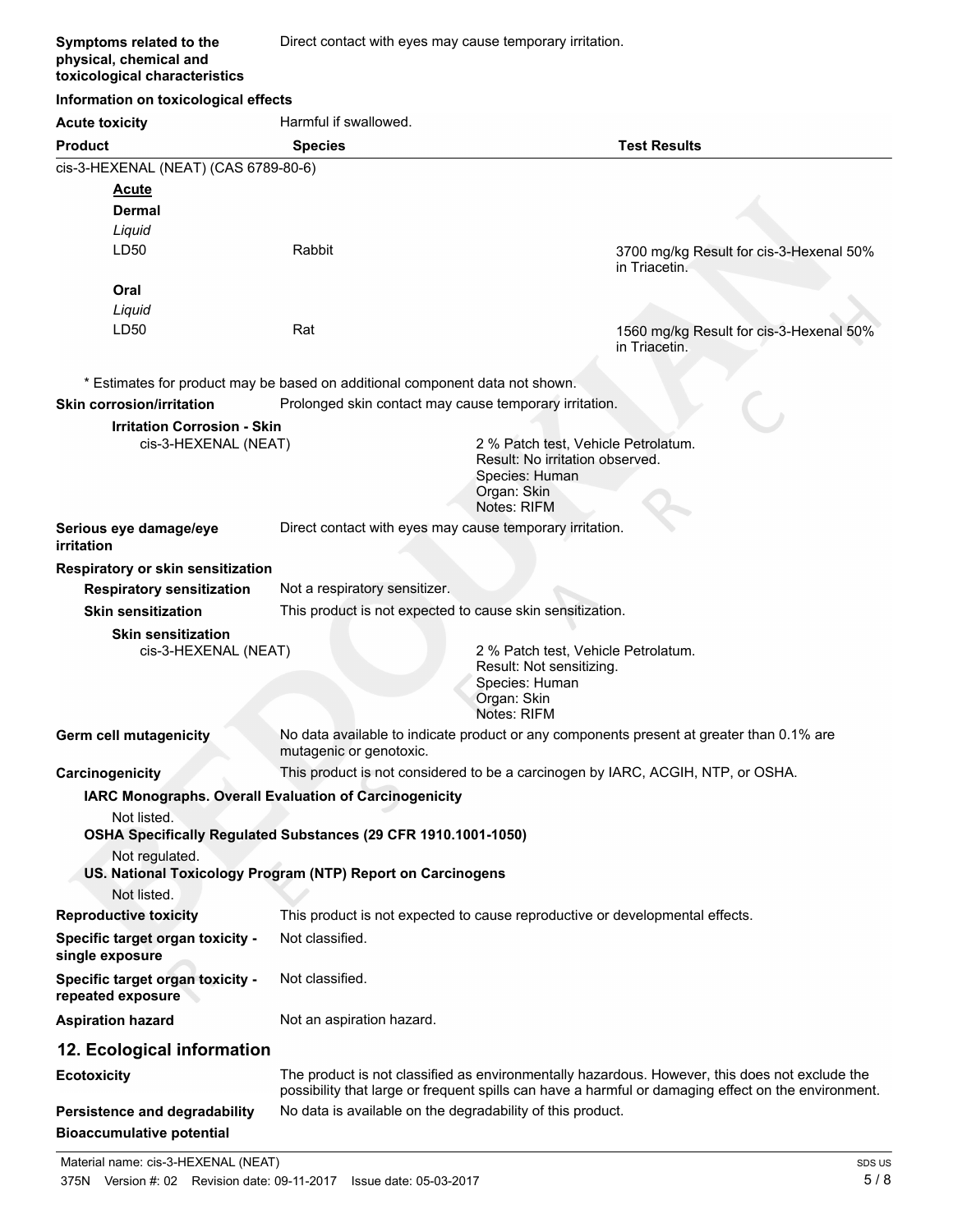1.58, US EPA. 2014. Estimation Programs Interface Suite™ for Microsoft® Windows, v 4.11. US EPA, Washington, DC, USA.

| <b>Mobility in soil</b> | No data available.                                                                           |  |
|-------------------------|----------------------------------------------------------------------------------------------|--|
| Other adverse effects   | No other adverse environmental effects (e.g. ozone depletion, photochemical ozone creation   |  |
|                         | potential, endocrine disruption, global warming potential) are expected from this component. |  |

### **13. Disposal considerations**

| <b>Disposal instructions</b>             | Collect and reclaim or dispose in sealed containers at licensed waste disposal site. Dispose of<br>contents/container in accordance with local/regional/national/international regulations.                            |
|------------------------------------------|------------------------------------------------------------------------------------------------------------------------------------------------------------------------------------------------------------------------|
| Local disposal regulations               | Dispose in accordance with all applicable regulations.                                                                                                                                                                 |
| Hazardous waste code                     | The waste code should be assigned in discussion between the user, the producer and the waste<br>disposal company.                                                                                                      |
| Waste from residues / unused<br>products | Dispose of in accordance with local regulations. Empty containers or liners may retain some<br>product residues. This material and its container must be disposed of in a safe manner (see:<br>Disposal instructions). |
| Contaminated packaging                   | Since emptied containers may retain product residue, follow label warnings even after container is<br>emptied. Empty containers should be taken to an approved waste handling site for recycling or<br>disposal.       |

## **14. Transport information**

| UN number                                   | <b>UN1993</b>                                |
|---------------------------------------------|----------------------------------------------|
| UN proper shipping name                     | Flammable liquids, n.o.s. (cis-3-HEXEN-1-AL) |
| <b>Transport hazard class(es)</b>           |                                              |
| <b>Class</b>                                | 3                                            |
| <b>Subsidiary risk</b>                      |                                              |
| Label(s)                                    | 3                                            |
| Packing group                               | Ш                                            |
| Special precautions for user Not available. |                                              |
| <b>Special provisions</b>                   | IB2, T7, TP1, TP8, TP28                      |
| <b>Packaging exceptions</b>                 | 150                                          |
| Packaging non bulk                          | 202                                          |
| Packaging bulk                              | 242                                          |
| <b>IATA</b>                                 |                                              |
| UN number                                   | <b>UN1993</b>                                |
| UN proper shipping name                     | Flammable liquid, n.o.s. (cis-3-HEXEN-1-AL)  |
| <b>Transport hazard class(es)</b>           |                                              |
| Class                                       | 3                                            |
| <b>Subsidiary risk</b>                      |                                              |
| Packing group                               | $\mathbf{H}$                                 |
| <b>Environmental hazards</b>                | No.                                          |
| <b>ERG Code</b>                             | 3H                                           |
| Special precautions for user Not available. |                                              |
| <b>Other information</b>                    |                                              |
| Passenger and cargo<br>aircraft             | Allowed with restrictions.                   |
| Cargo aircraft only                         | Allowed with restrictions.                   |
| <b>IMDG</b>                                 |                                              |
| <b>UN number</b>                            | <b>UN1993</b>                                |
| UN proper shipping name                     | FLAMMABLE LIQUID, N.O.S. (cis-3-HEXEN-1-AL)  |
| <b>Transport hazard class(es)</b>           |                                              |
| Class                                       | 3                                            |
| <b>Subsidiary risk</b>                      |                                              |
| Packing group                               | $\mathsf{II}$                                |
| <b>Environmental hazards</b>                |                                              |
| <b>Marine pollutant</b>                     | No.                                          |
| EmS                                         | $F-E, S-E$                                   |
| Special precautions for user Not available. |                                              |
|                                             |                                              |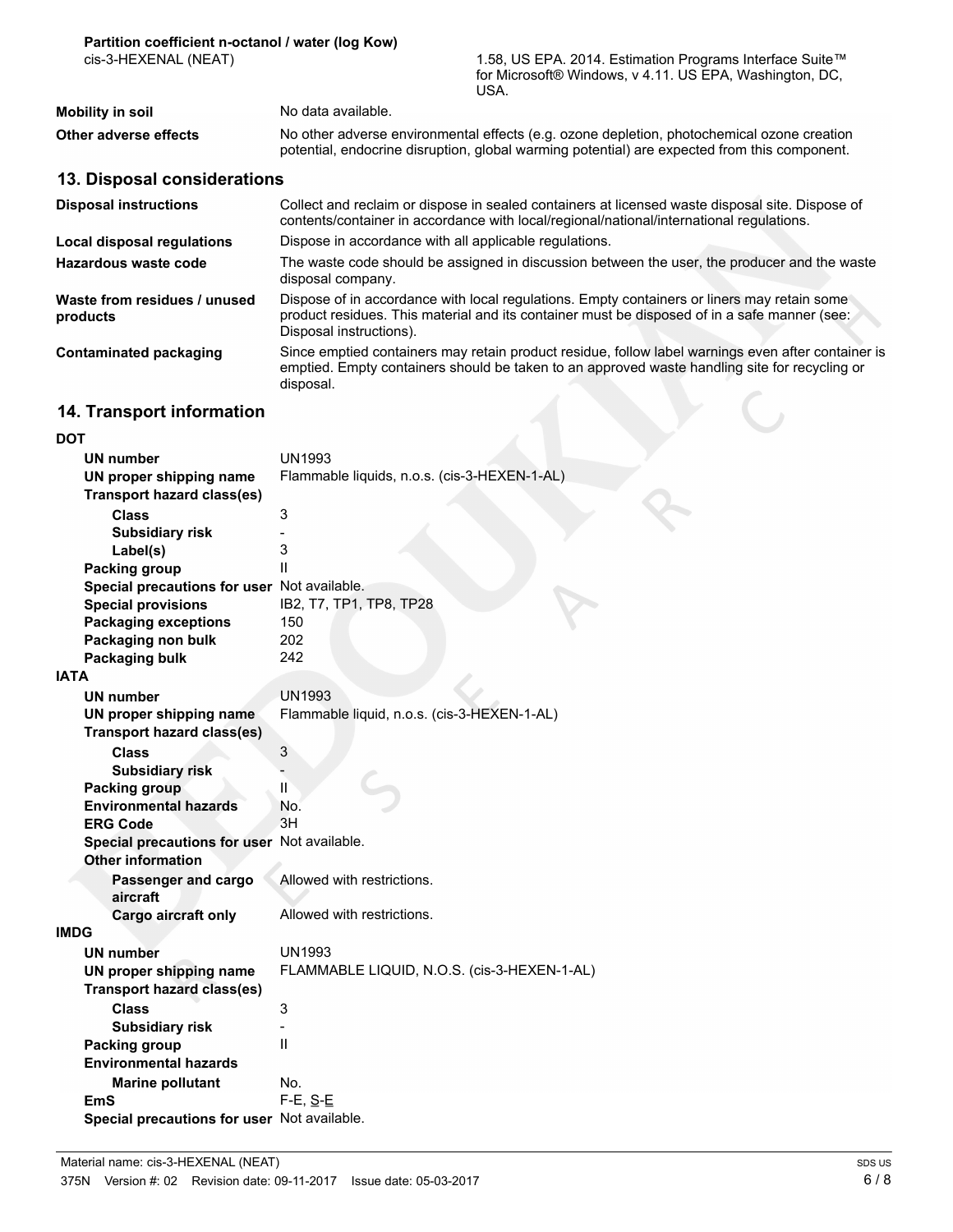**Transport in bulk according to** Not established. **Annex II of MARPOL 73/78 and the IBC Code**

**DOT**



**15. Regulatory information**

This product is a "Hazardous Chemical" as defined by the OSHA Hazard Communication Standard, 29 CFR 1910.1200.

#### **TSCA Section 12(b) Export Notification (40 CFR 707, Subpt. D)**

Not regulated.

**CERCLA Hazardous Substance List (40 CFR 302.4)**

Not listed.

**US federal regulations**

**SARA 304 Emergency release notification**

Not regulated.

**OSHA Specifically Regulated Substances (29 CFR 1910.1001-1050)**

Not regulated.

**Hazard categories**

**Superfund Amendments and Reauthorization Act of 1986 (SARA)**

Immediate Hazard - Yes Delayed Hazard - No Fire Hazard - Yes Pressure Hazard - No Reactivity Hazard - No

**SARA 302 Extremely hazardous substance**

Not listed.

**SARA 311/312 Hazardous** Yes **chemical**

**SARA 313 (TRI reporting)** Not regulated.

**Other federal regulations**

**Clean Air Act (CAA) Section 112 Hazardous Air Pollutants (HAPs) List**

Not regulated.

**Clean Air Act (CAA) Section 112(r) Accidental Release Prevention (40 CFR 68.130)**

Not regulated.

**Safe Drinking Water Act** Not regulated. **(SDWA)**